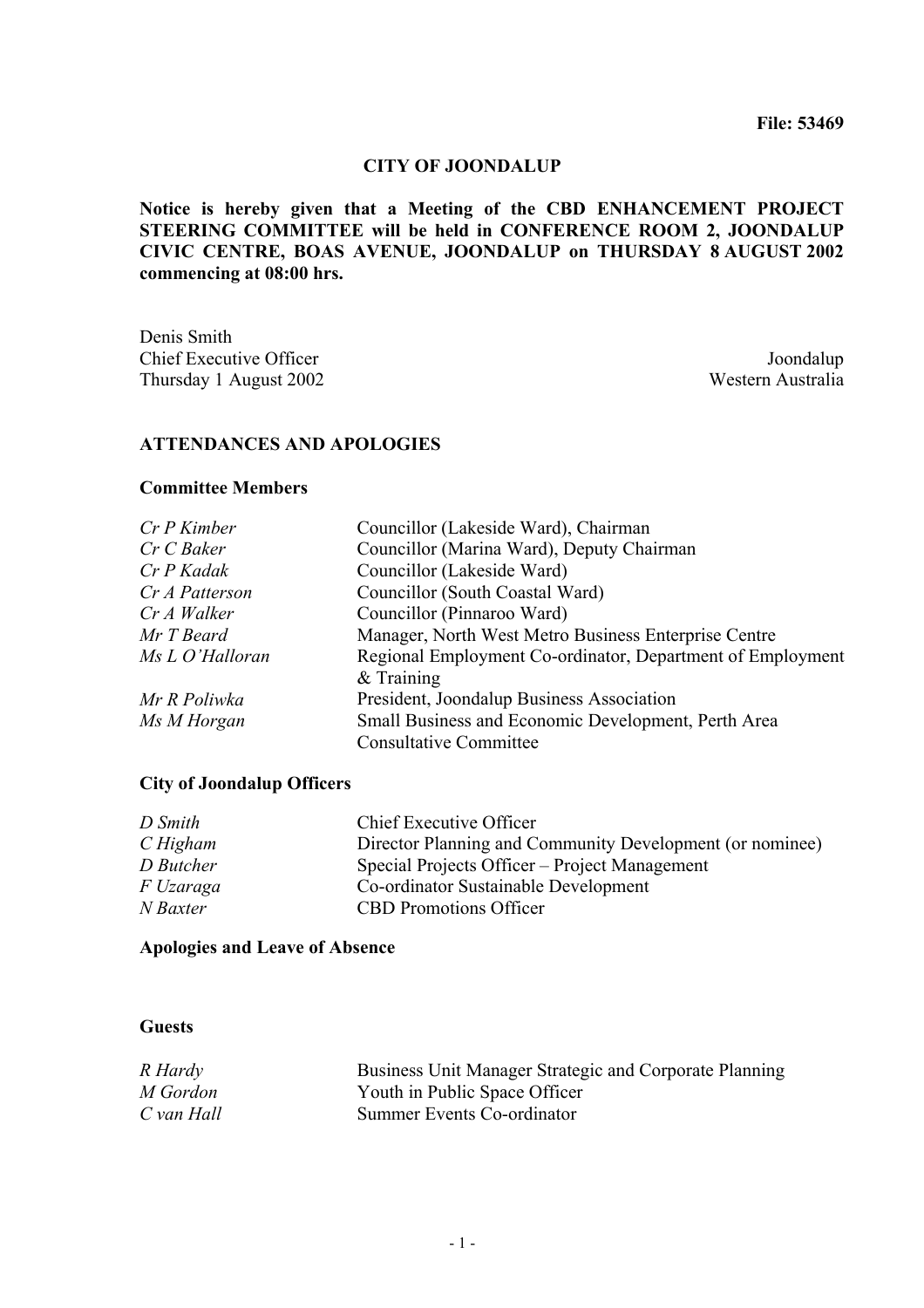## **TERMS OF REFERENCE OF THE CBD ENHANCEMENT PROJECT STEERING COMMITTEE - Objectives**

1. To monitor the financial accountability requirements of the City's funding contract under the Regional Assistance Program to the end of the contract period in January 2003.

In meeting its objectives, the Committee would address the following issues arising from the City's funding agreement under the Regional Assistance Programme (RAP):

- Acquittal of project Funds on the following dates: 31/03/02, 30/06/02, 30/09/02, 31/12/02 and 28/02/03.
- An audited report of the RAP component of the project finding after 31 January 2003.
- 2. To make recommendations to Council concerning the broad priorities of the CBD Enhancement Project to the end of June 2004

 In meeting its objectives, the committee would also address the two major stakeholder objectives developed at the CBD Enhancement Workshop of Wednesday 20 March 2002.

- To create and promote a coordinated approach to marketing and advertising the Joondalup CBD to the wider community (to include appropriate signage)
- To create a sustainable business environment that will address the vacancy issue
- 3. To make recommendations to Council regarding strategies for the project's financial self-sufficiency by the nominated target of the 2004/05 financial year

#### **AGENDA**

## **1. ATTENDANCES AND APOLOGIES**

## **2. DECLARATIONS OF FINANCIAL INTEREST/INTEREST THAT MAY AFFECT IMPARTIALITY**

## **3. CONFIRMATION OF MINUTES**

**Minutes of the CBD Enhancement Project Steering Committee held on 28 June 2002 (previously distributed).**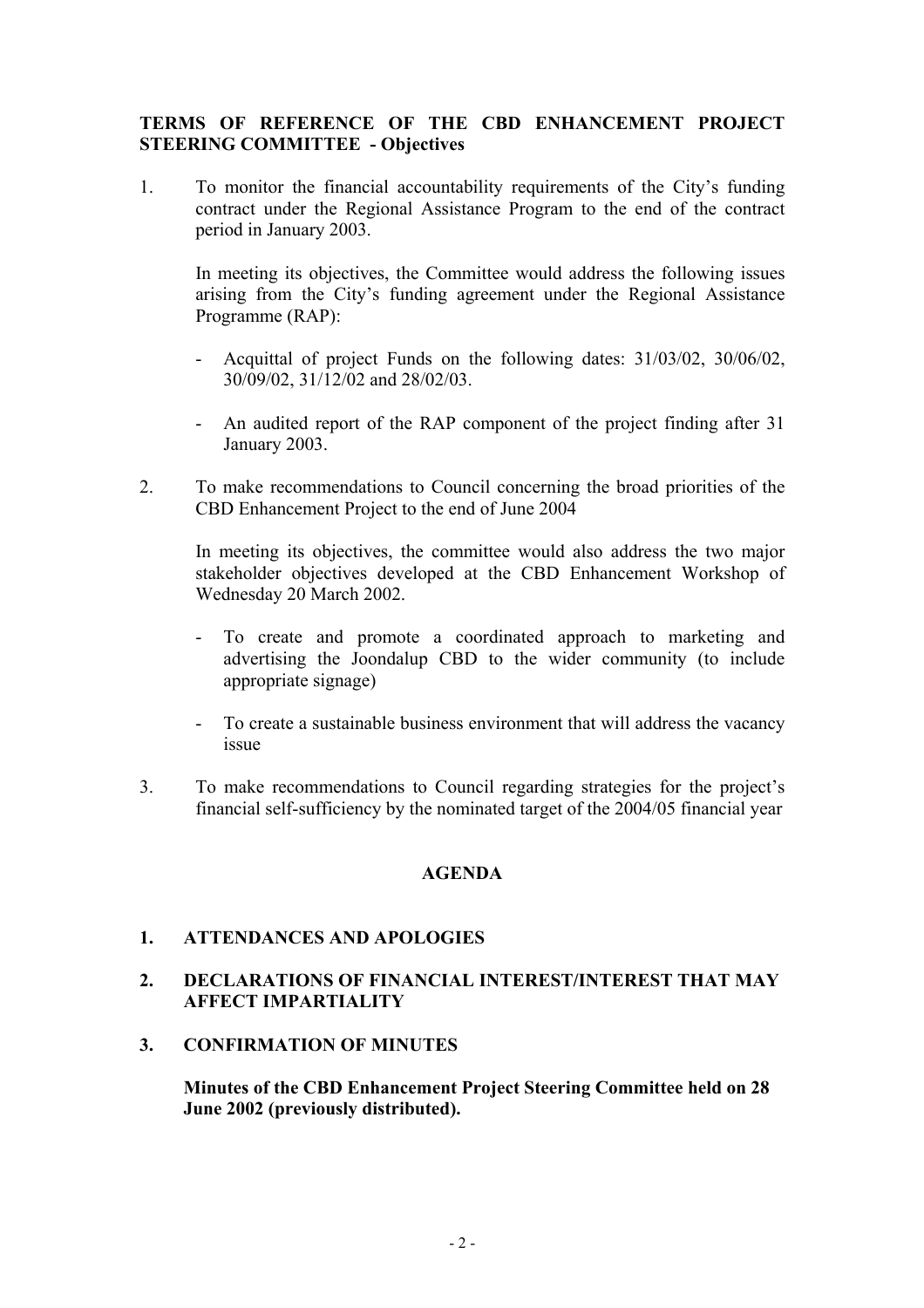### **4. BUSINESS OUTSTANDING FROM PREVIOUS MEETINGS**

 Committee Members are to be updated regarding action items and outstanding business arising from the 28 June 2002 Committee meeting.

### **4.1 State Government Licensing in the Joondalup CBD**

Sustainable Development Coordinator, F Uzaraga to update the Committee on State Government Licensing in the Joondalup CBD, including confirmation of correspondence with the Director of Liquor Licensing (*Attachment 1*) and the Lotteries Commission of Western Australia (*Attachment 2*).

### **4.2 Joondalup CBD Marketing Strategies**

Sustainable Development Coordinator, F Uzaraga to update the Committee on the latest issues concerning the marketing plan.

## **4.3 Youth Advocate and Youth Advisory Committee (YAC) Representation on the Committee**

F Uzaraga to update the Committee on the appointment of these positions and the progress of the recommendations to Council.

#### **4.4 Owners and Vacant Commercial Properties Working Group**

Special Projects Officer, D Butcher to update the Committee regarding the meeting at the City of Swan regarding the Midland Alive and Working Project.

## **5. BUSINESS ITEMS**

#### **5.1 CBD Promotions Officer**

F Uzaraga to update the Committee on the appointment of Nick Baxter as CBD Promotions Officer for the remainder of the original contract (ends 31 January 2003).

### **5.2 Quarterly Report to the Regional Assistance Programme (RAP)**

A copy of the report will be tabled at the meeting. Sustainability Coordinator, F Uzaraga will report any issues to the Committee.

### **5.3 Food and Entertainment Working Group Update**

A Food and Entertainment Group has recently been formed in order to collaboratively promote the interests of CBD stakeholders in the regional marketplace. A number of issues have been raised at subsequent meetings including: